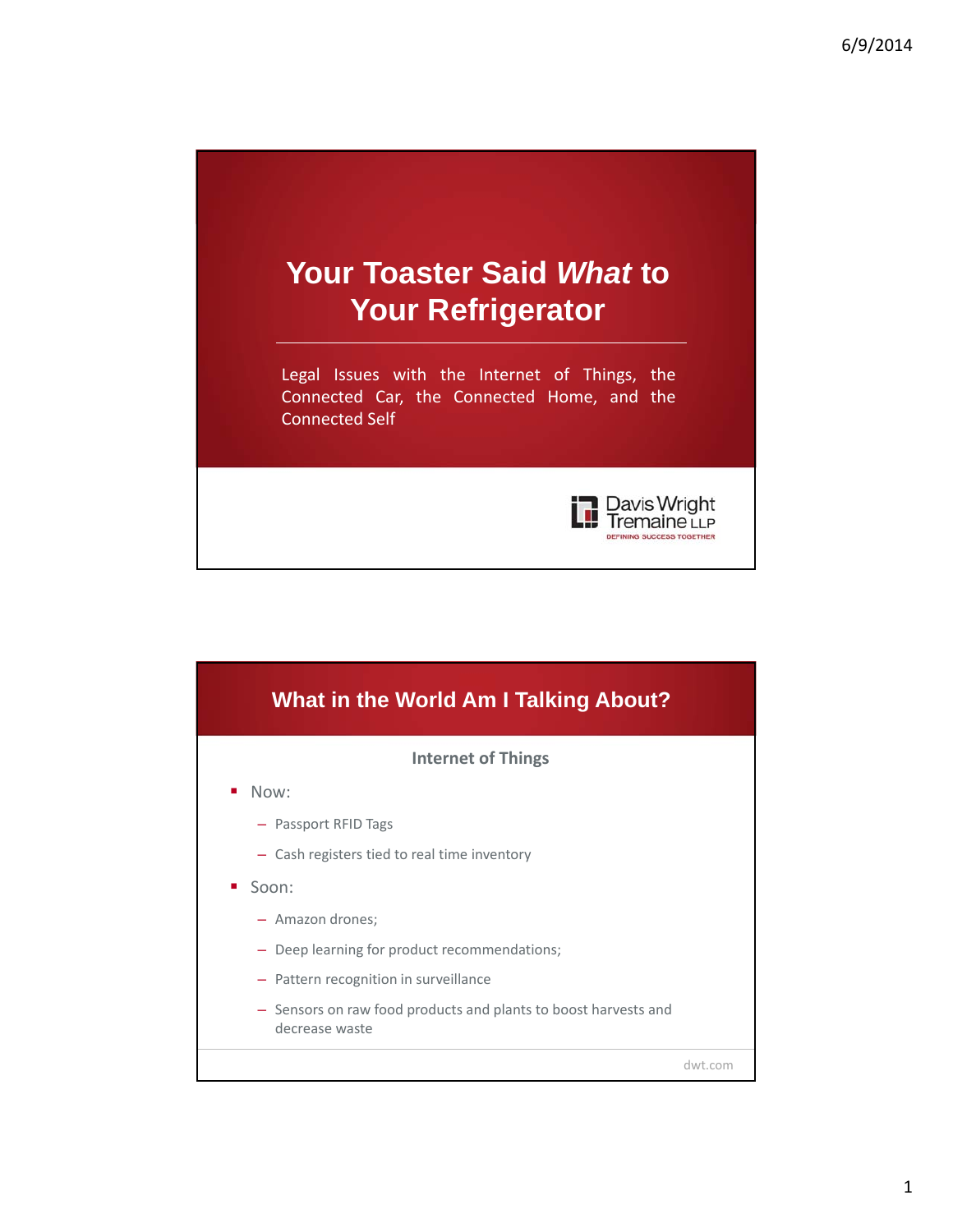

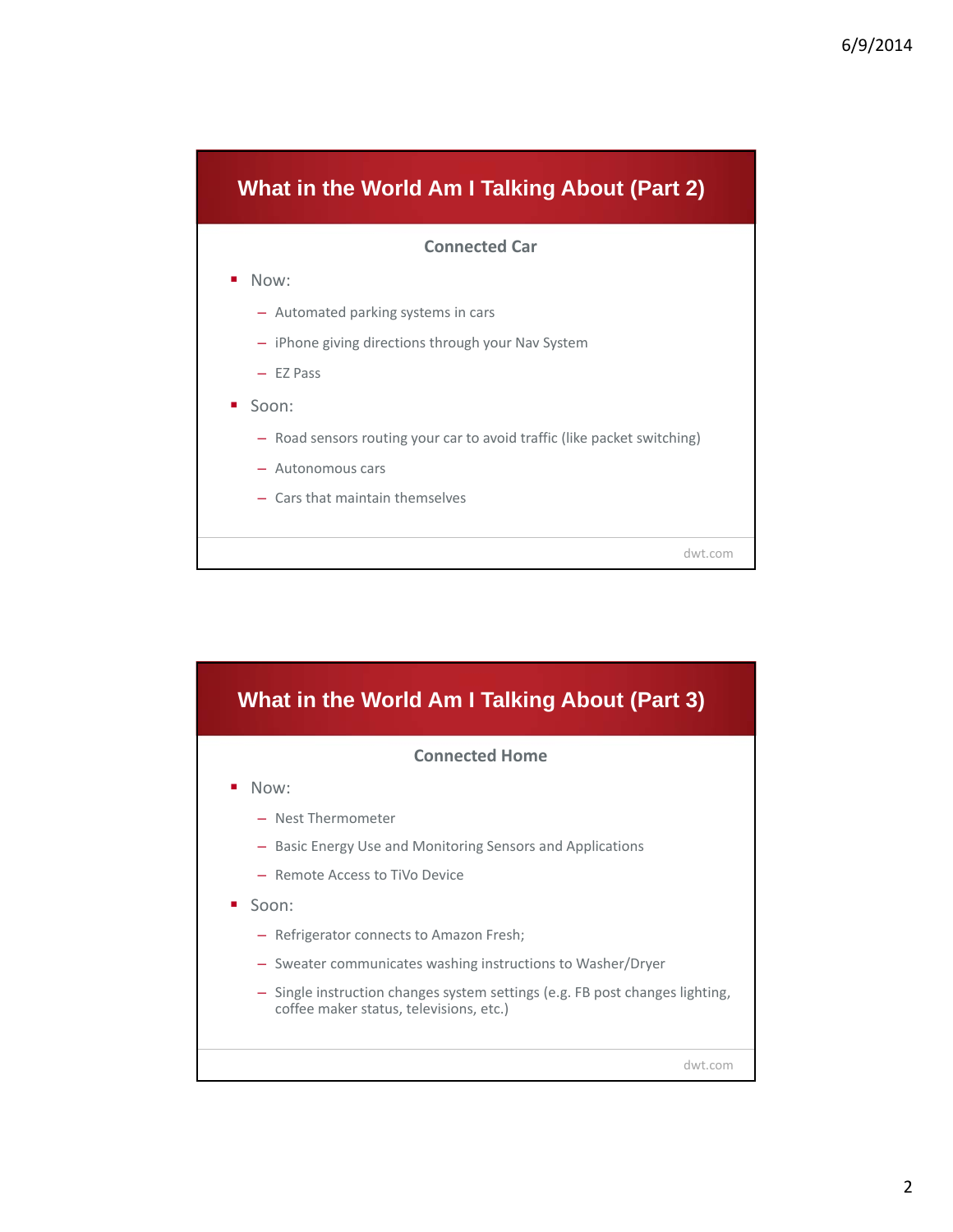

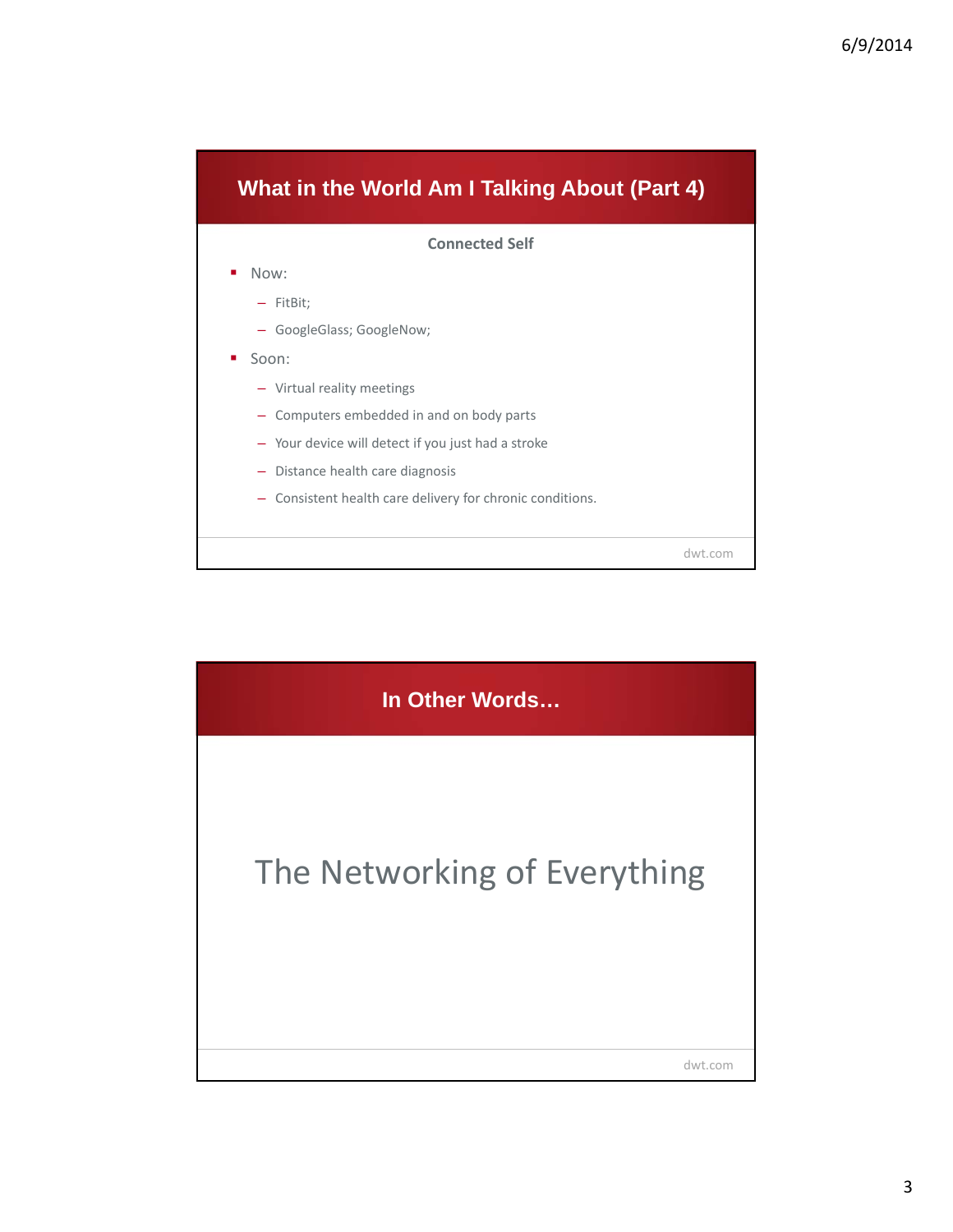

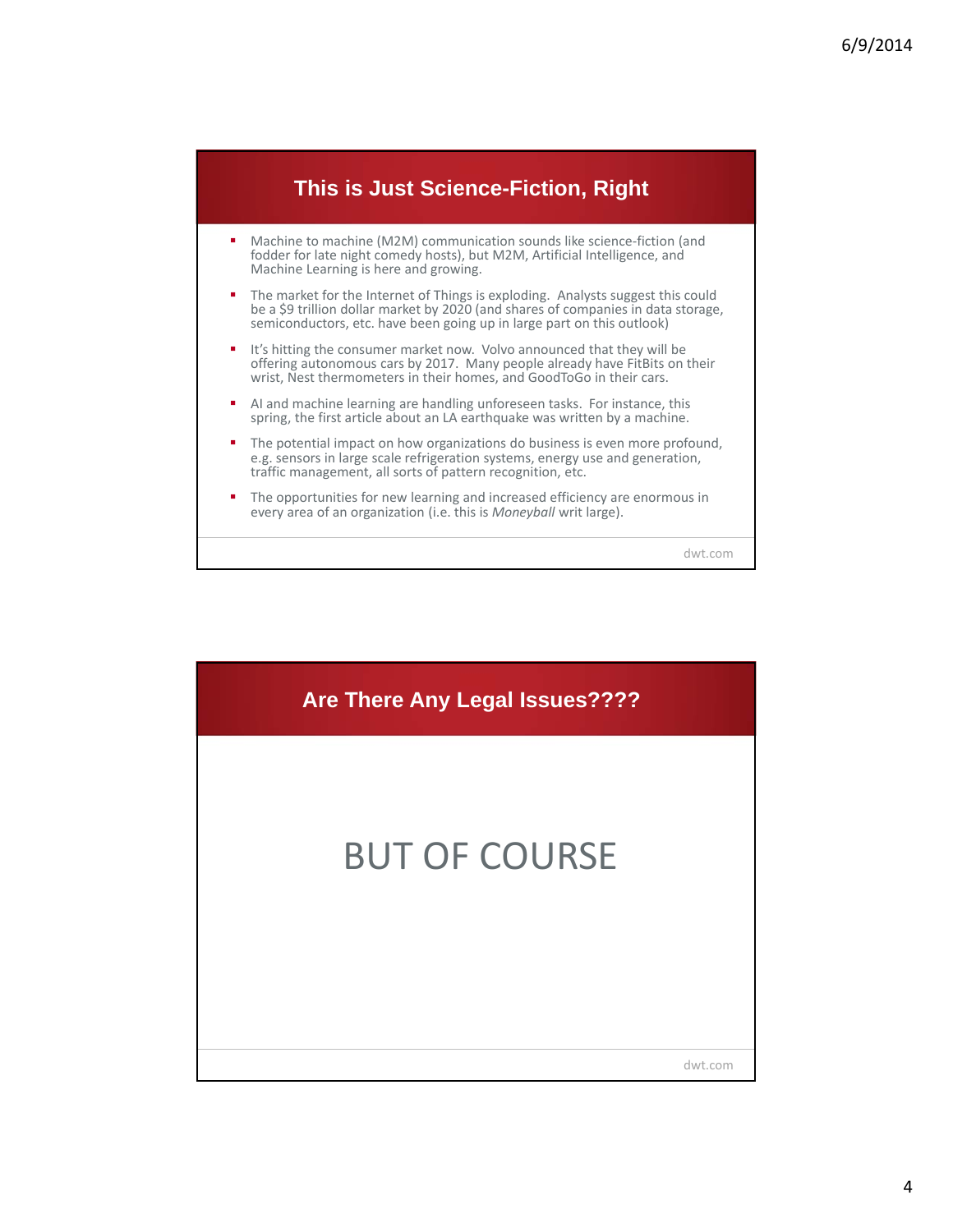

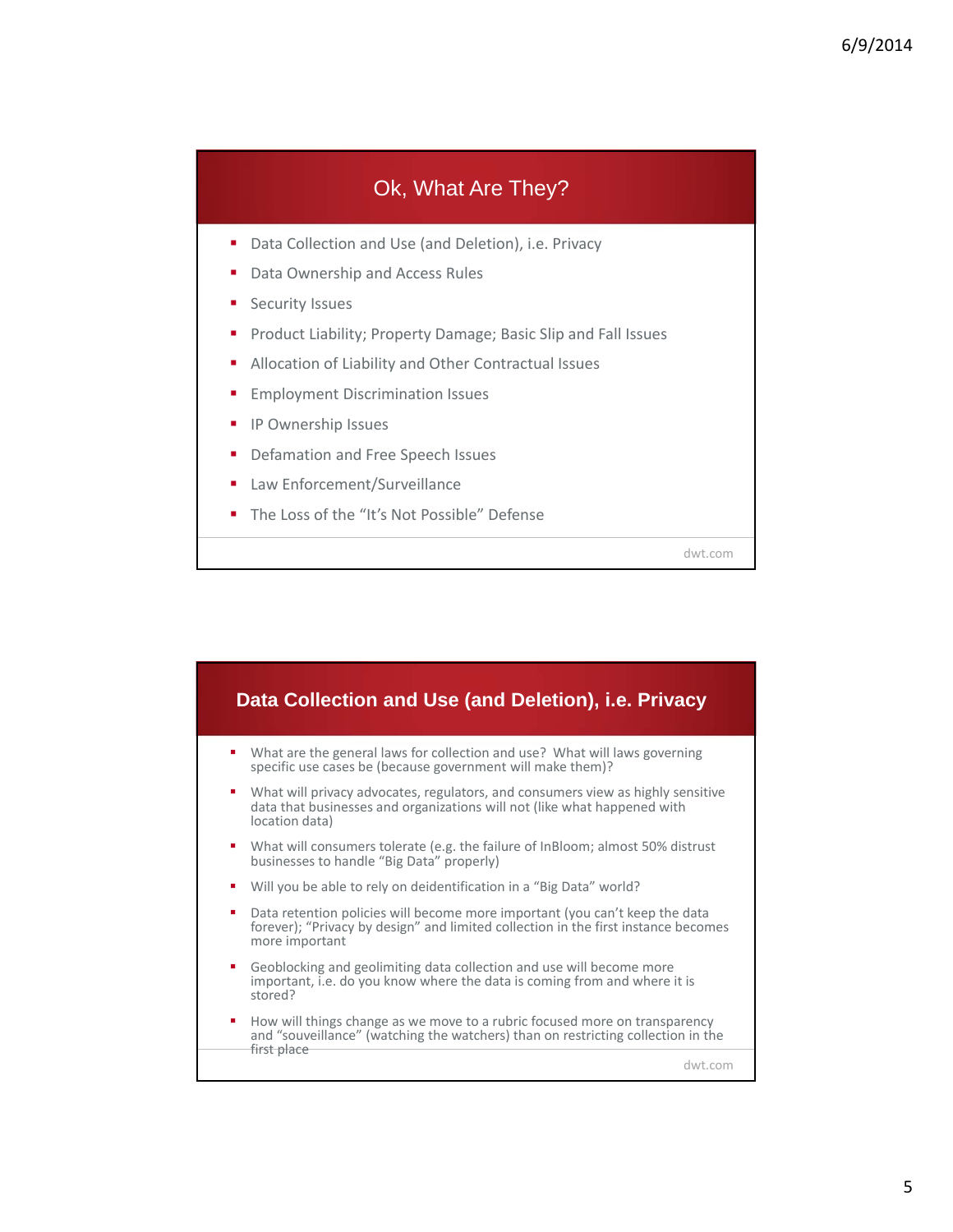

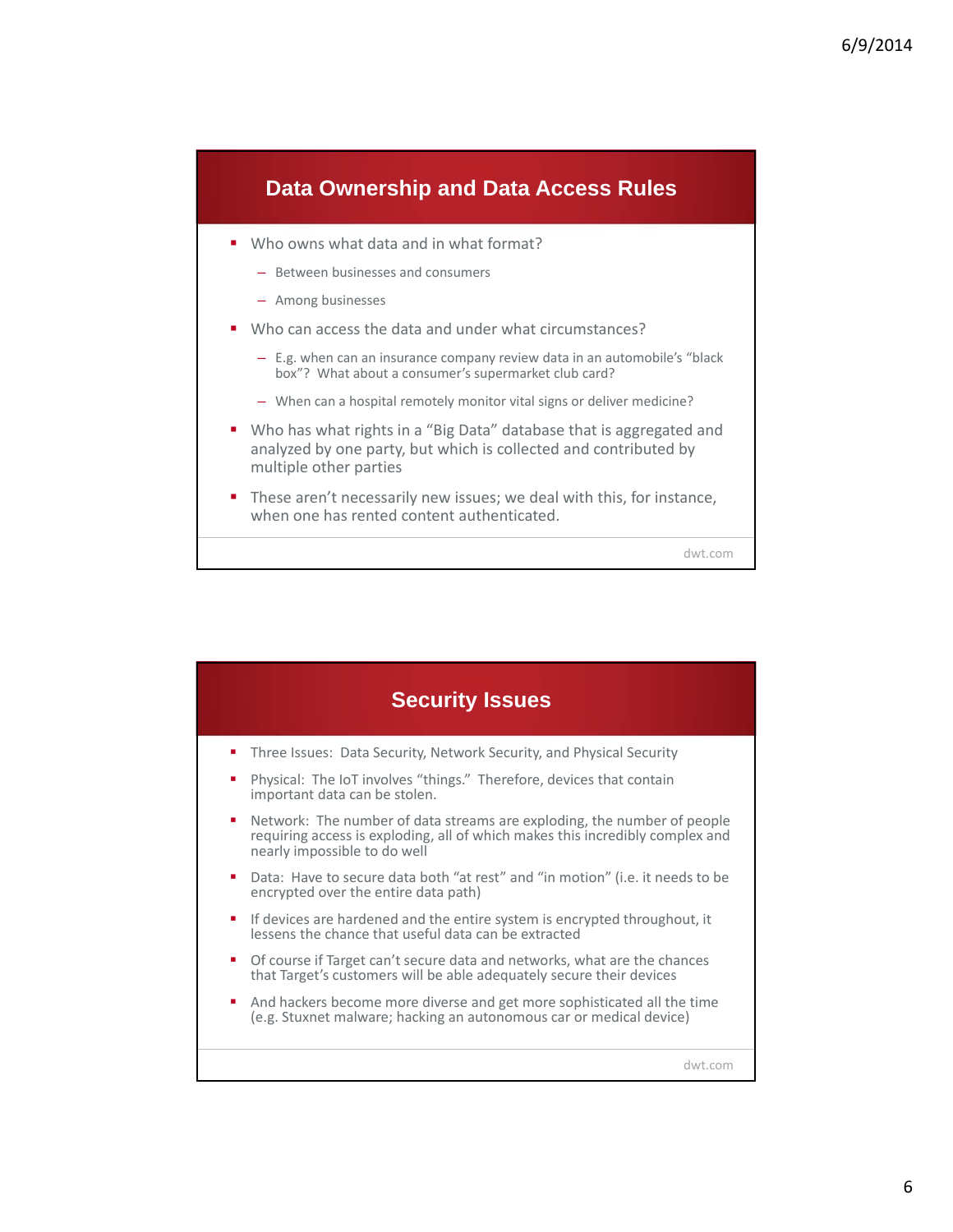



7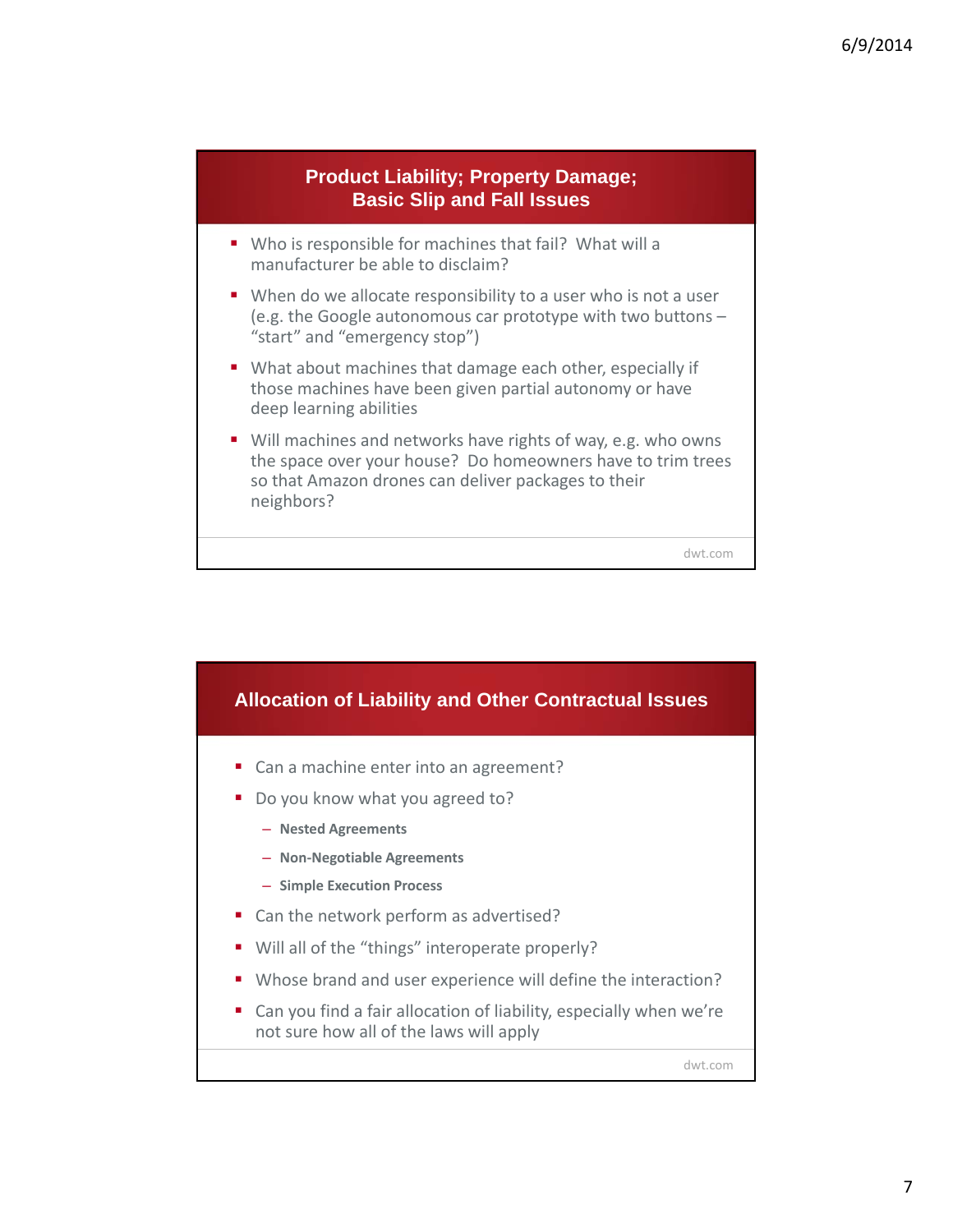

- Ubiquitous data collection and data analysis may produce outcomes that are contrary to our norms or ideals, e.g. that a certain age, gender or race is better or worse at certain work duties.
- They may also offer a pretext for justifying conscious (or subconscious) discriminatory behavior in hiring, promotion, and firing decisions
- Do ubiquitous sensors create the possibility of an illegal work environment? What about on morale? (e.g. Planet Money story on UPS)
- When can an employer access data collected from an employee? Can the employer require access to my FitBit results to review my participation in the wellness program?

dwt.com

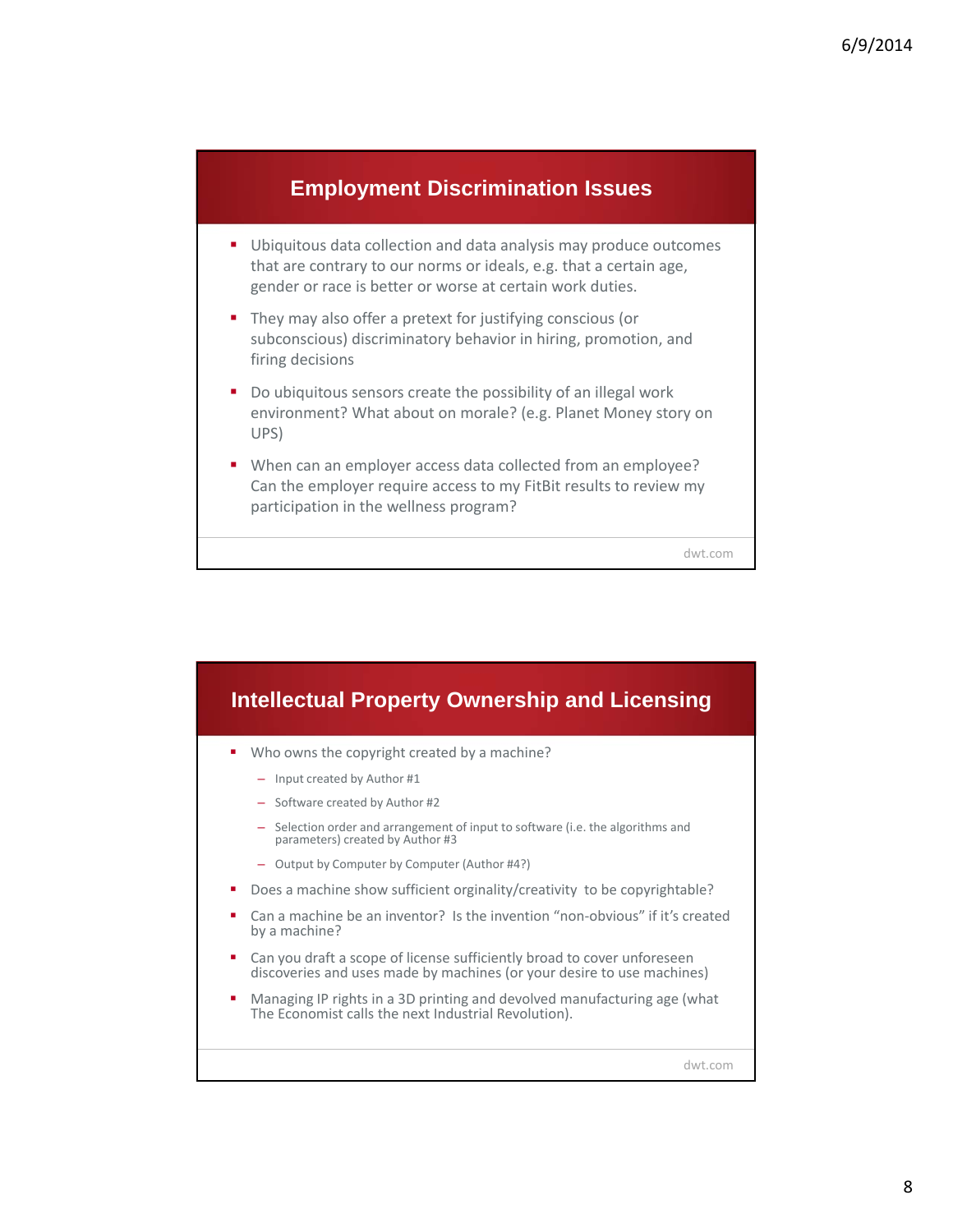

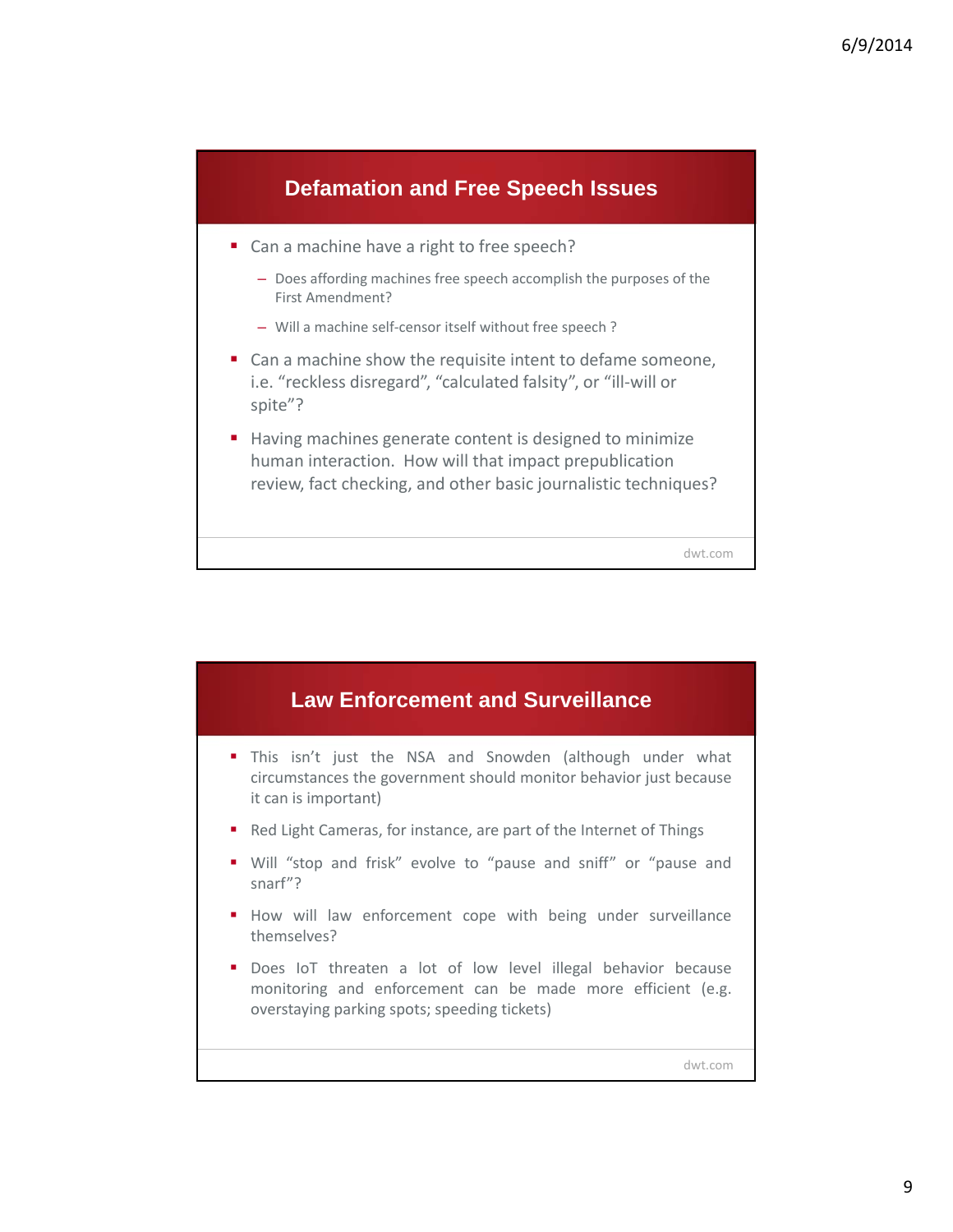